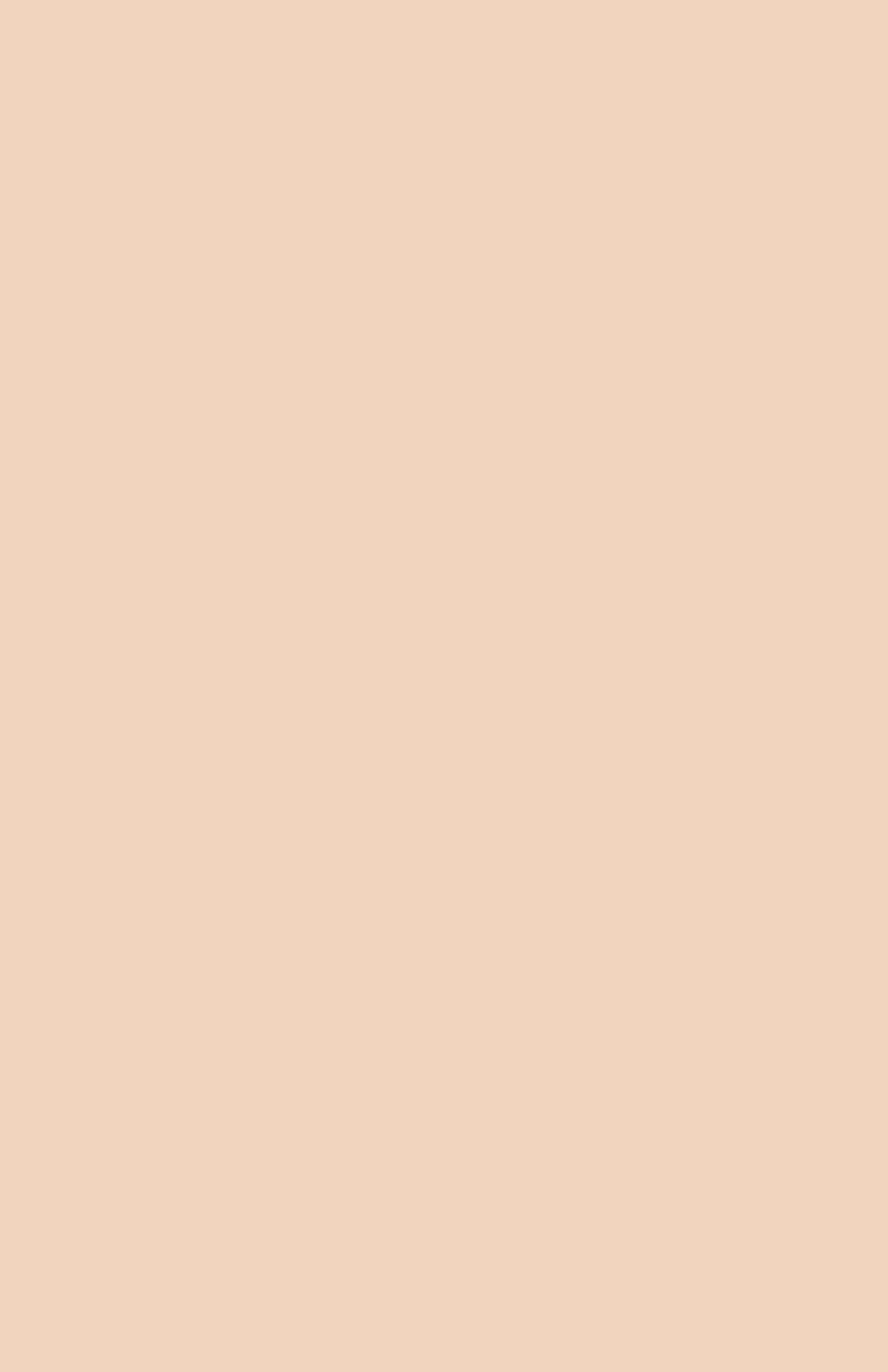### **Introduction**

Advances in medical technologies bring with them new means of curing disease and living longer, healthier lives than ever before. But they can also be the source of heightened patient anxiety about a needlessly prolonged, painful and expensive dying process. Medical advances bring with them new and complex questions with regard to medical treatments and moral decision-making.

Our Catholic faith offers both a long tradition of reflection and Church teaching to help guide us through these multifaceted issues. It is important not to let the struggle over such questions eclipse what should be transcendent and grace-filled moments in the dying process: attending to spiritual needs, healing broken relationships, and saying good-bye.

Difficult decisions about the use of medical technology at the end of life may be made easier if we take the time to express our wishes about end-of-life treatments before illness strikes. This guide is designed to explain the moral principles of Catholic teaching with regard to end-of-life decision-making and to outline the options that exist in New York State for advance care planning.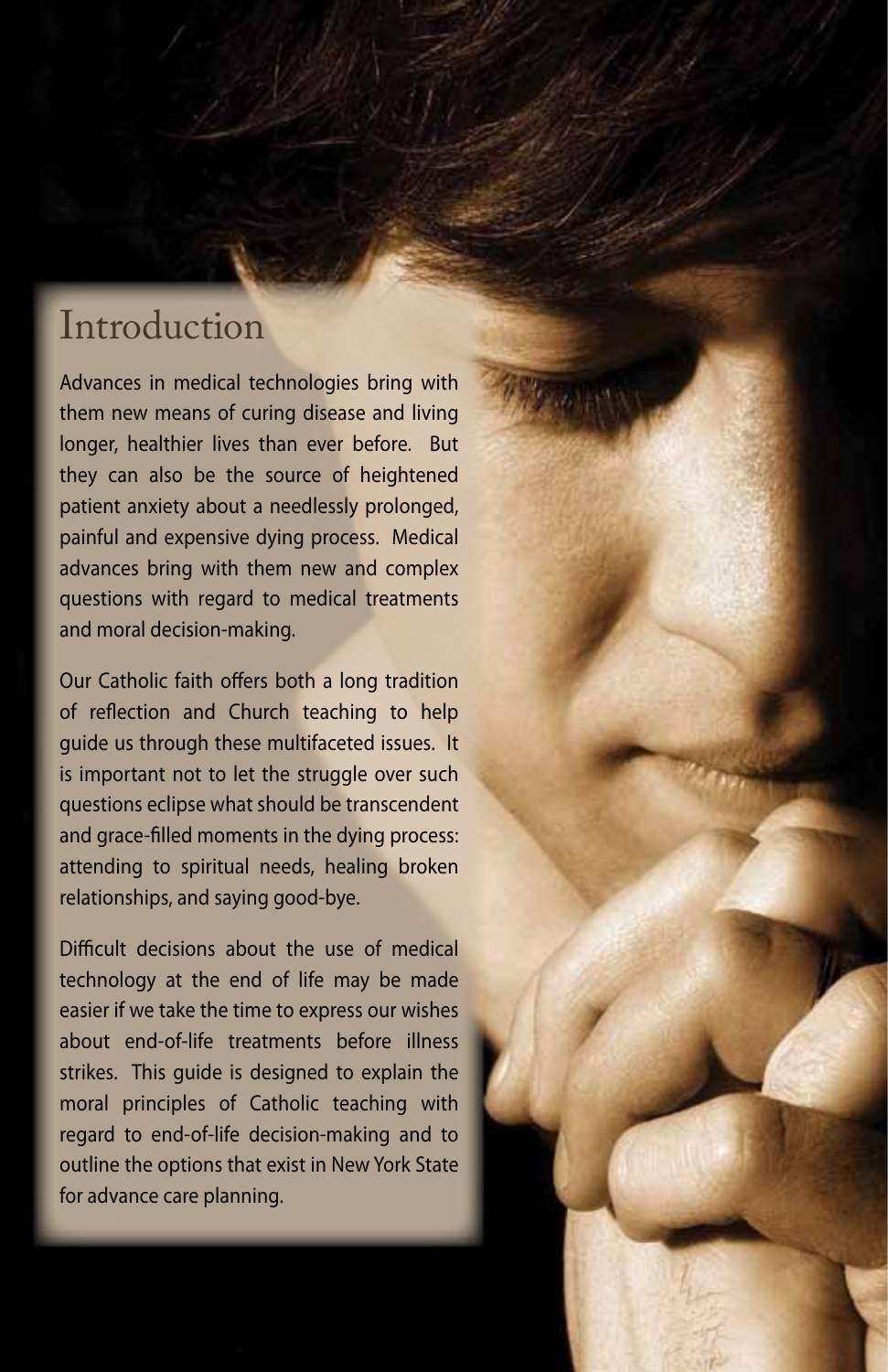# Church Teaching

he Church teaches us that each and every human life is an unrepeatable gift, created in the image and likeness of God. We are called to respect and protect human life because of its inherent dignity, sacredness and value. We understand that life is a sacred trust over which we have been given stewardship, but not ownership. Our life belongs to God, and we do not have absolute power over it. So while it is entrusted to us, we are called to care for it, preserve it and use it for the glory of God.

All those who are sick should rightfully expect, accept, and be provided appropriate food, water, pain control, bed rest, suitable room temperature, personal hygiene measures and comfort care. These are not medical treatments, but basic care-giving, the care that is owed to one human being by another. Truly to respect the dignity of the person, we must provide those who are sick with adequate pain relief, symptom management, compassion, acceptance, love, and physical, emotional and spiritual care.

The Church also teaches that the suffering of illness and dying is an opportunity for finding oneness with Christ. Suffering can be an instrument of redemption when we seek in faith to join our suffering to that of Jesus on the cross at Calvary.

For Catholics, death is a doorway to eternal life. In the face of illness, suffering, and death, our faith assures us that we are created for eternal life. "I look forward to the resurrection of the dead, and the life of the world to come. Amen."(1)

These fundamental underpinnings of our faith, derived from Sacred Scripture and our Catholic tradition, guide our decisions about end-of-life treatment.

### **Life is a Gift to be Cherished, Never Rejected**

"Human life is sacred and inviolable at every stage and in every situation; it is an indivisible good." $(2)$  Therefore, we must cherish and preserve all human lives as gifts from God. We may never deliberately and directly cause the death of an innocent person. To deliberately cause the death of an innocent person both contradicts human reason (natural law) and violates the Fifth Commandment, "you shall not kill," and our duty to "love one another." (3)

Euthanasia is "an action or an omission which of itself or by intention causes death, in order that all suffering may in this way be eliminated."<sup>(4)</sup> While some may view euthanasia as a way for a person with an incurable disease or disability to escape a difficult and painful life, such a view is a rejection of the precious gift of life and a rejection of God's plan. Those whose lives are diminished or weakened deserve special respect and preferential care.<sup>(5)</sup>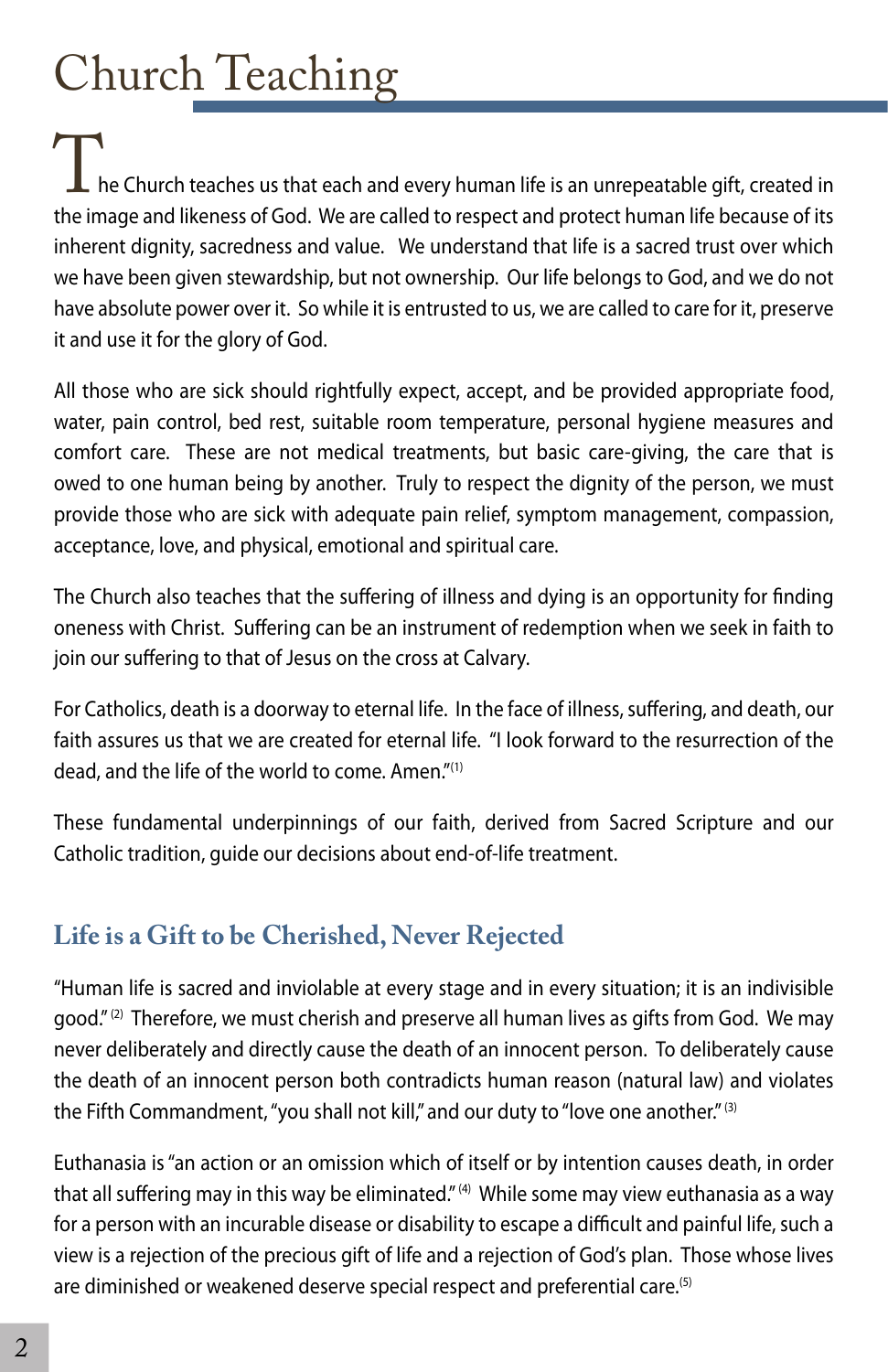There may be a temptation to judge the quality of our own life and the lives of others and to use this "quality of life" standard to guide medical decisions. However, regardless of "quality" labels, the sacredness of all human life is always to be valued and protected.

Some who suffer with severe illness may be tempted to consider assisted suicide. Assisted suicide is the voluntary termination of one's own life using physician-prescribed medications that will cause death. It is considered **active euthanasia** because it is the direct and intentional taking of life. It is gravely immoral both for the patient who is assisted and for the physician who assists. While assisted suicide is now legal in several states, it is illegal in New York State<sup>(6)</sup>

Whatever the motives and means, euthanasia consists of putting an end to the lives of sick, despairing or dying persons, or persons with disabilities. Regardless of the civil laws, euthanasia always, without exception, constitutes a grave moral evil.<sup>(7)</sup>

### **Ordinary vs. Extraordinary Treatments**

The immorality of directly intending and bringing about our own death or of assisting in the death of another by intentional action is evident enough. Decisions can become much more complex – and more difficult -- when we contemplate the removal or withholding of medical treatment such as a ventilator or dialysis. In an age of rapidly advancing life-sustaining treatment technologies, such decisions are not infrequent.

Out of deep respect for the gift of life, we must always accept, and others must provide, **ordinary medical means** of preserving life. Ordinary means are those that offer us a reasonable hope of benefit and would not entail excessive burden on us, our family or the community.(8) Ordinary means of medical treatment are **morally obligatory**. Withholding ordinary care with the intention of causing death is considered **passive euthanasia** and is always gravely contrary to God's will.

But Catholics are not morally bound to prolong the dying process by using every medical treatment available. Allowing natural death to occur is not the same as killing. Some treatments may be considered **"extraordinary"** (as opposed to ordinary) and are not morally obligatory because the burdens and consequences are out of proportion to the beneficial results anticipated for a particular patient. These are considered **morally optional** treatments.

For example, it would be permissible for a cancer patient to forego a particularly aggressive and expensive treatment if the patient judged the survival rate too low and the pain of the treatment too great a burden.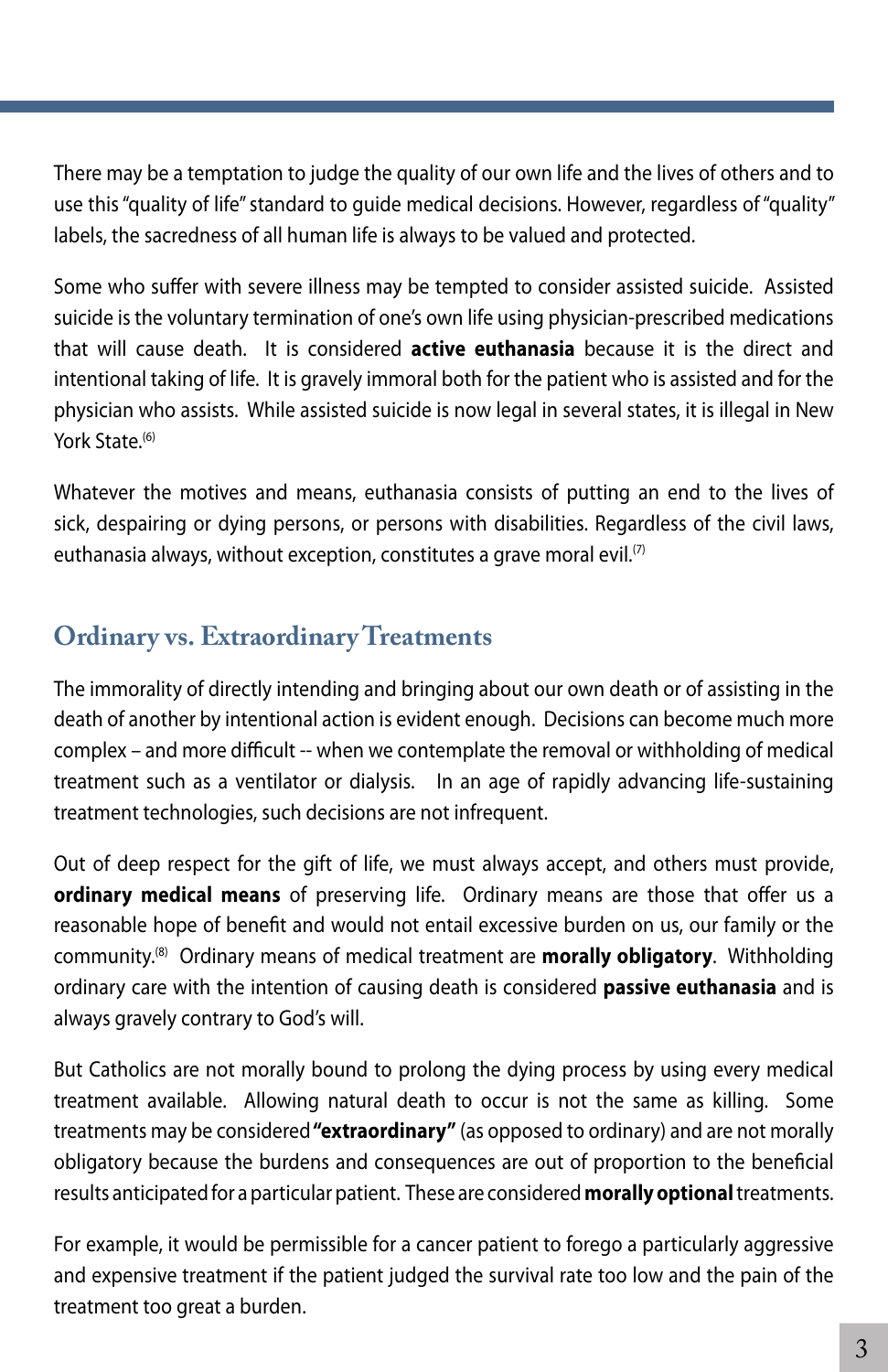But what constitutes an "excessive burden?" Our Church suggests that when making a decision to accept or refuse a treatment, we should take into consideration the type of treatment recommended, how risky or complicated it is, its cost, side effects, how painful it will be, its availability, the likelihood of that treatment maintaining or enhancing the life of the patient, and the need to share limited medical resources.<sup>(9)</sup> We should also consider the spiritual and emotional burdens on ourselves and our family.

One of the most important moral distinctions for end-of-life decision-making is between what is morally obligatory and what is morally optional. Even if death is thought imminent, ordinary care owed to a sick person cannot be legitimately interrupted.<sup>(10)</sup> On the other hand, discontinuing medical procedures that are burdensome, dangerous, extraordinary, or disproportionate to the expected outcome can be legitimate; it is the refusal of "over-zealous" treatment<sup>(11)</sup>

Sometimes the very same medical intervention can be morally obligatory (ordinary) in one case, but morally optional (extraordinary) in another. For example, a relatively healthy person recovering from a bout with pneumonia may need to be on a ventilator for a few days to

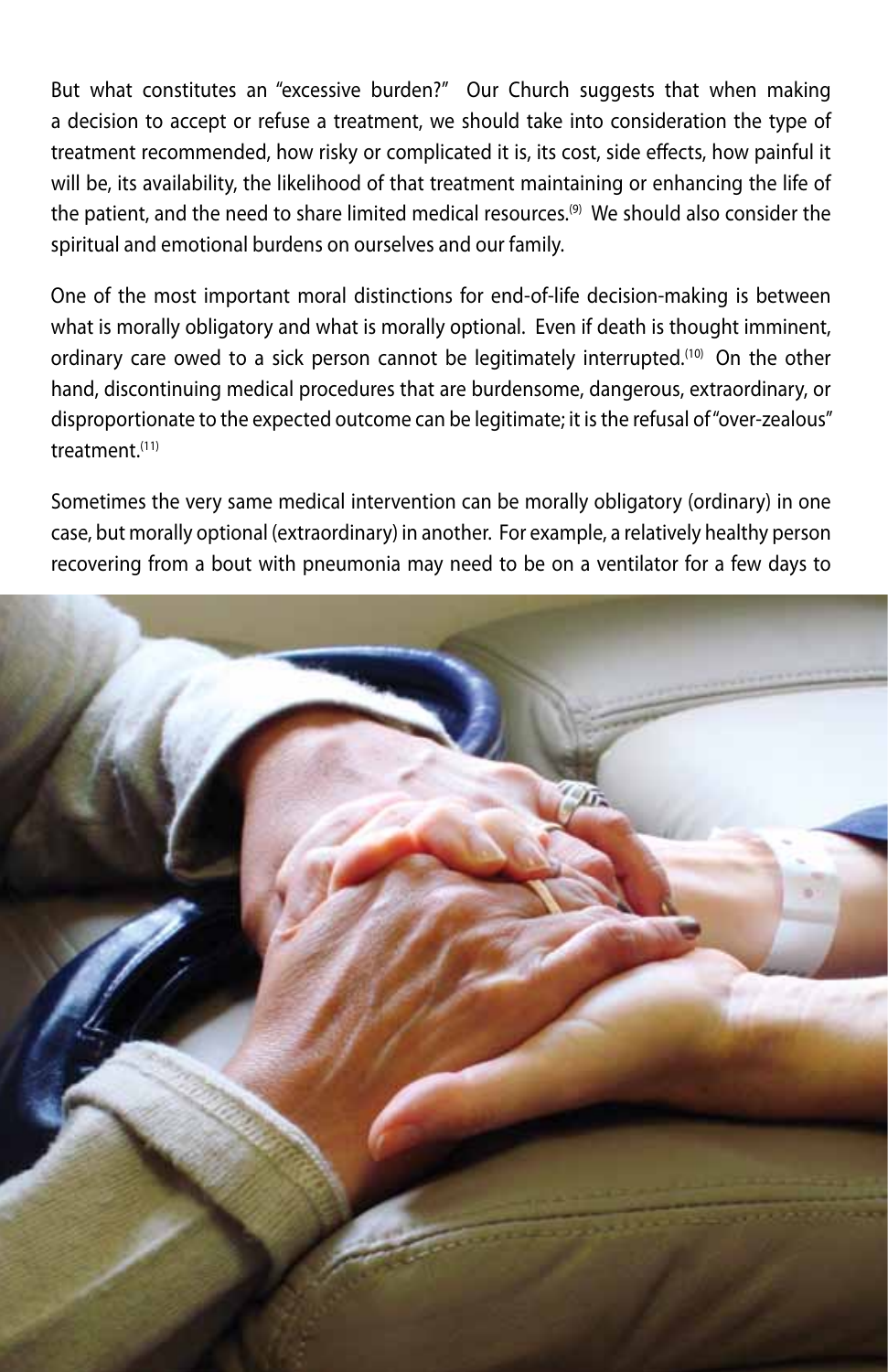restore him to his optimal condition. But for a patient in the final stages of lung cancer, being placed on the same ventilator may be painful, burdensome and only prolong the patient's dying process without any reasonable benefit. The particular burdens of any treatment will vary with each individual.

Weighing the burdens and benefits of particular medical treatments for each individual requires us to apply the virtue of prudence, using practical reason to discern the true good and choose the right path. Because such decisions are often sensitive and complex, Catholics may wish to seek guidance from a moral expert who regularly makes judgments on these matters, such as a priest, chaplain or ethicist.

### **The Special Case of Assisted Nutrition and Hydration**

The important distinction between what is morally obligatory and morally optional extends even to food and water when it is medically assisted. In principle, there is an obligation to provide patients with food and water, including medically assisted nutrition and hydration for those who cannot take food orally.<sup>(12)</sup> This obligation extends to those with presumably irreversible conditions (such as "persistent vegetative state" or PVS) who are not imminently dying. This is so because even the most severely debilitated and helpless patient retains the full dignity of the human person and must receive ordinary and proportionate care such as food and water.

But as is the case at times with life-sustaining treatments, medically assisted nutrition and hydration, although constituting a form of ordinary care, may, under very specific circumstances, be deemed excessively burdensome and of little or no benefit to the patient. The most common case of this is when the patient enters into the dying process and the body can no longer properly assimilate food and water, even through a tube. When death is imminent (within days) or in rare instances when a gastric feeding tube may cause intractable side effects such as severe agitation, physical discomfort, aspiration into the lungs, or severe infection, any foreseeable benefits of maintaining the tube are likely outweighed in light of the attending burdens. In this case, other means of providing nutrition or if not feasible, at least hydration, even if minimally, must be carefully considered and employed if possible.

When medically assisted nutrition and hydration is withheld or withdrawn for licit reasons, death occurs as a result of the underlying disease, not through starvation or dehydration.

It is never permissible to remove a feeding tube, or any other form of life-sustaining treatment, based on a belief that the patient's life no longer holds value or with the intention to terminate the patient's life.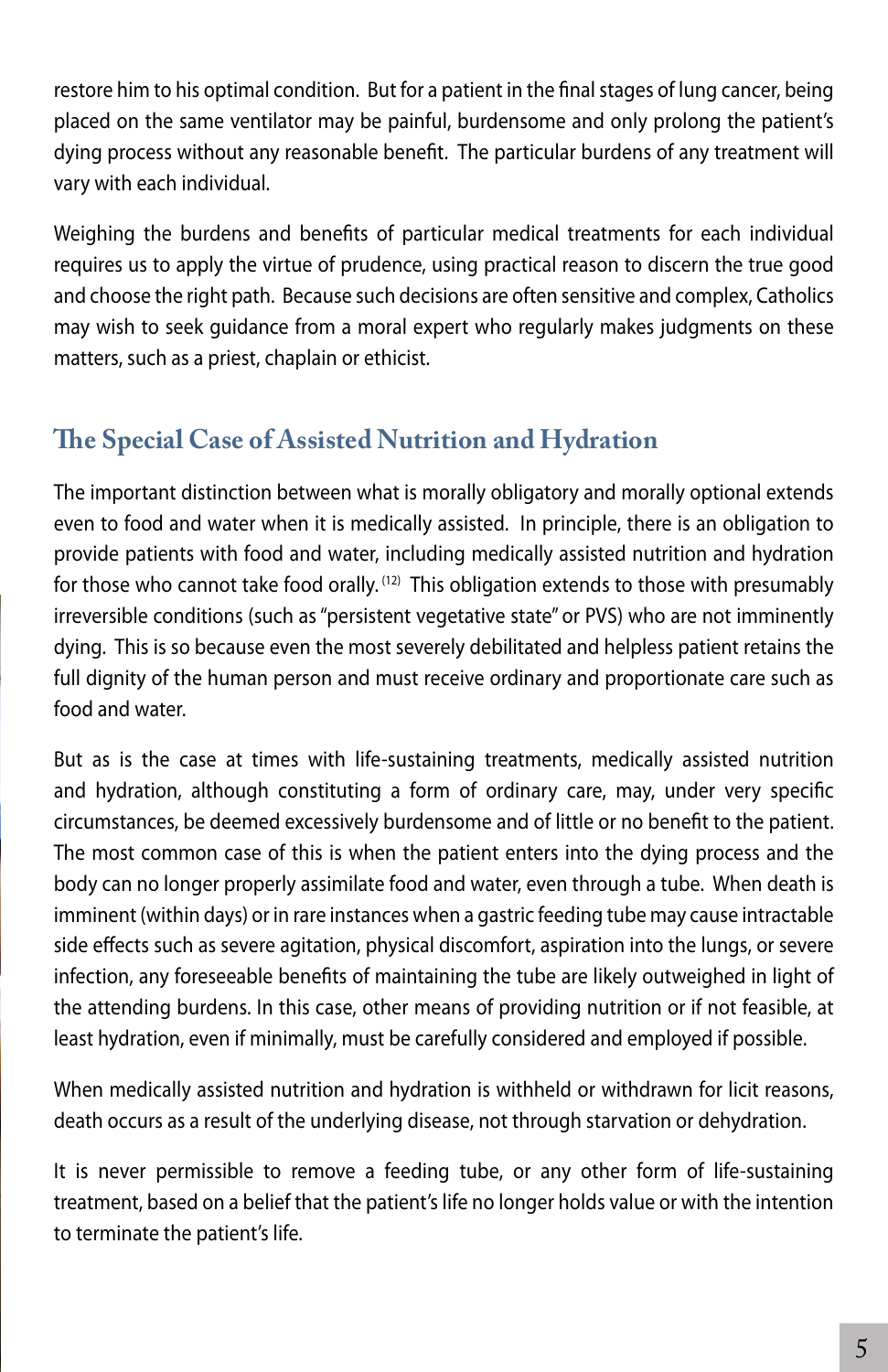### **A Final Word on Church Teaching**

In summary, medical interventions may be deemed ordinary (morally required) or extraordinary (morally optional) based on the weighing of benefits and burdens expected for each individual. This is not just a pragmatic decision of costs and benefits, but a moral decision that affects our spiritual health.

When we make decisions about these treatments either for ourselves or our loved ones, and we wish to make them in accord with our faith, we must take into account all factors – risks, benefits, alternatives, condition, prognosis, cost -- and consider all possible burdens on the patient, the family and the community. Determining if and when a particular treatment can morally be withheld or withdrawn should be done with all involved parties – patient, patient's surrogate (if the patient is incapacitated), family members, health care providers, and oftentimes a priest or ethicist trained in the Church's moral teachings.

The provision of food, water, cleanliness and warmth are elements of ordinary care that we owe to our brothers and sisters in Christ as we respond to the Gospel call to care for "the least among us." They are morally required for each patient.

Treatment decisions are moral decisions, and must be made with informed consent. Each of us has free will and the ability to reason and we must use these gifts as we make important medical decisions. As Christians, we have the moral obligation to make decisions which are good for us and are according to God's will.

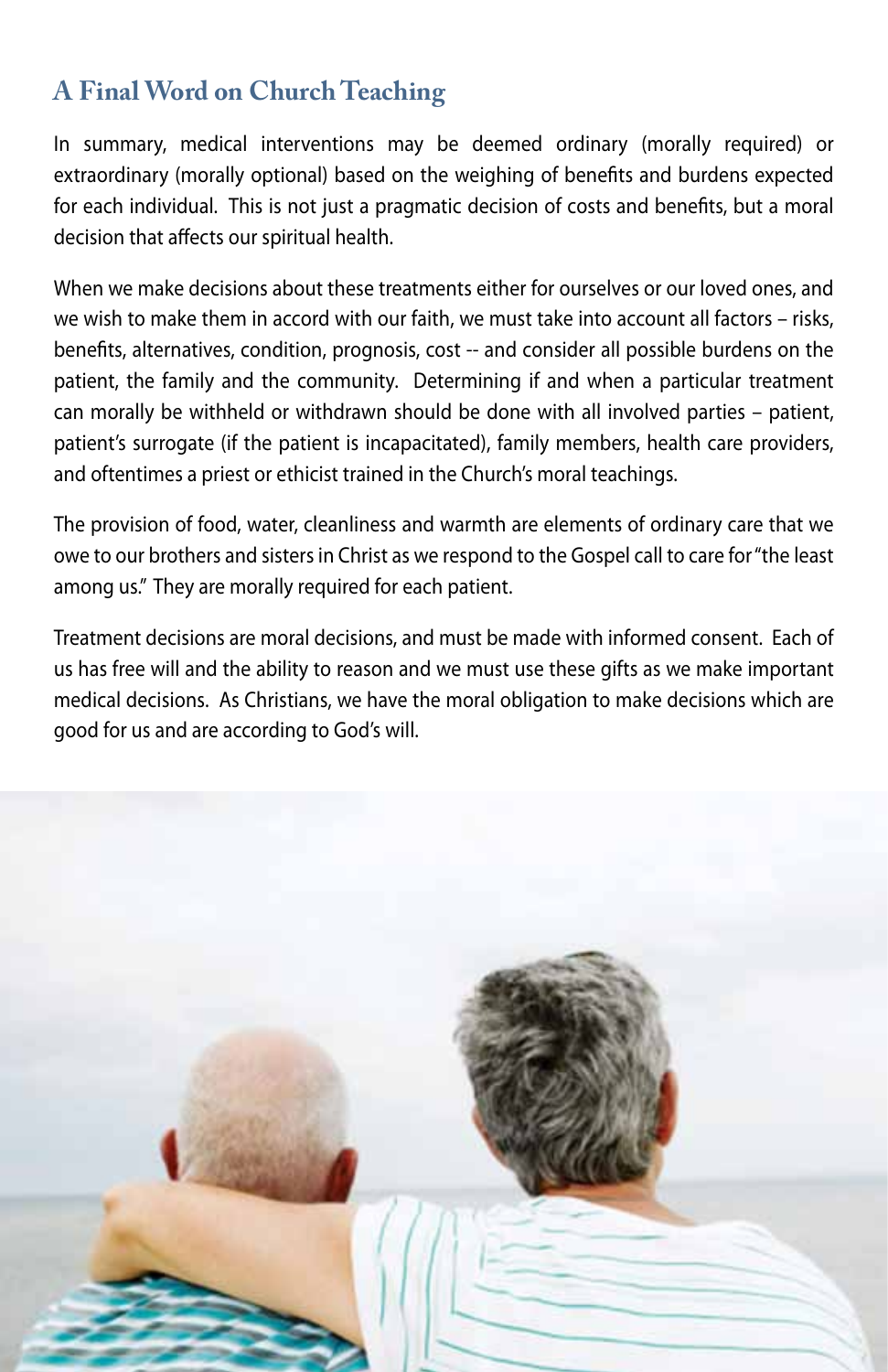# Planning in Advance – Legal Options in New York State

here may come a time when our ability to reason, or even to communicate, is compromised and we will not be able to make our own medical decisions. We have the ability to plan in advance to ensure that our wishes about medical treatments and our religious beliefs are known and honored at that time. Advance directives are legal documents that take effect when a patient becomes incapacitated and incapable of making medical decisions.

Federal law requires all health care facilities to advise patients, upon admission, of their right to accept or refuse medical treatment and their right to issue advance directives. (13) In New York State there are various forms such a directive can take. Each of them is discussed below. When considering an advance directive, it is important to study thoughtfully and prayerfully the principles of the Catholic faith and prepare the document in accord with Church teaching. While most advance directives may grant a surrogate the authority to make some or all health care decisions for us, the Church teaches that not all health care decisions are ours to make or to delegate to a surrogate.

It is impossible to cover all possible medical situations in an advance care directive. Therefore, it is important to ensure that there is room for interpretation when a particular medical situation occurs. For this reason, the Church recommends the health care proxy as the most morally appropriate advance care planning tool in New York State. It will allow an appointed surrogate to follow the patient's wishes in accord with Church teaching.

### **The Health Care Proxy**

New York State law<sup>(14)</sup> allows you to specify a particular individual, such as a family member or close friend, as your health care "agent," empowered to make medical decisions on your behalf when you are no longer able to do so. Unless stated otherwise, a health care agent can make all decisions that you could make while competent, including decisions about lifesustaining treatments. Because you can choose an agent who will advocate for treatment that is in accord with your moral and religious beliefs, signing a health care proxy is a morally appropriate and desirable action to take.

When choosing someone to be your health care agent, it is important to choose someone known to be of good moral character, who knows you well, is familiar with your religious beliefs, has the ability to understand medical information, operates well under stressful conditions, and who will be sure that end-of-life decisions on your behalf are made in accord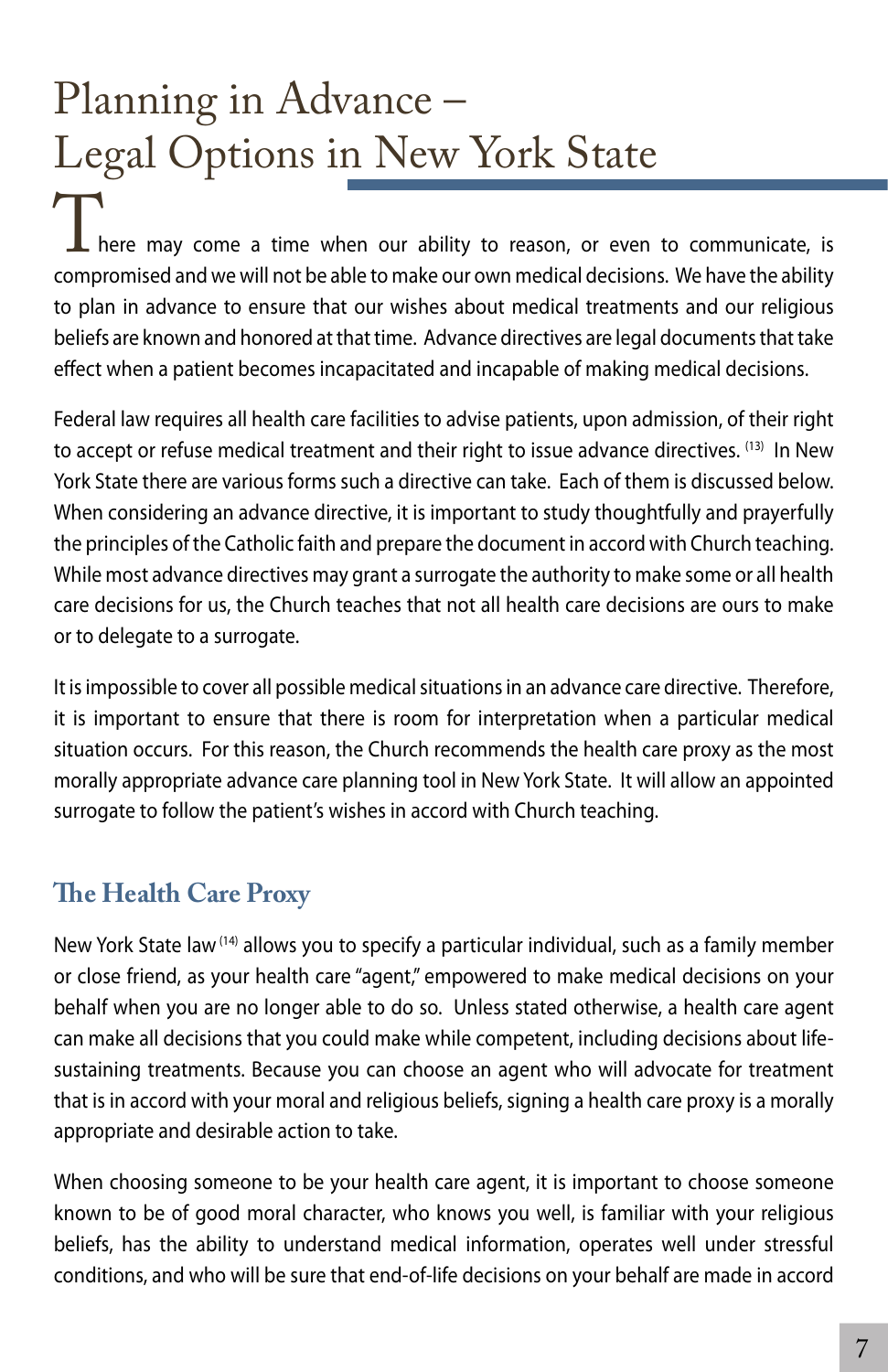with the Church's moral teachings. Have a conversation with the person you wish to name as your agent about your preferences while you are healthy and competent. Be sure to have periodic conversations with that person as well, because your agent will be interpreting your wishes as medical circumstances change, and could be called upon to make decisions you may not have known would have to be made.

In addition to naming the person you choose as your surrogate decision-maker, your health care proxy can also include specific written instructions that your agent must follow. Therefore, you may wish to cite some official Catholic documents (such as the Catechism of the Catholic Church, the Declaration on Euthanasia, and the Ethical and Religious Directives for Catholic Health Care Services referenced within this booklet) so that your agent will be guided by the teachings of the Church. You may wish to specifically forbid any form of euthanasia. You may wish to state generally:

*"Medical treatments may be withheld or withdrawn if they do not offer me a reasonable hope of benefit or if they are excessively burdensome to me, my family, or the community."*

Importantly, a health care agent does not have authority to make decisions about medically assisted nutrition and hydration unless you have given clear instructions about those particular measures. Therefore, if you want your health care agent to be empowered to make decisions about medically assisted nutrition and hydration for you, you should state as follows:

*"My health care agent has full authority to make decisions about beginning, withholding and withdrawing medically assisted nutrition and hydration in accord with the teachings of the Catholic Church."*

A ready-to-use Health Care Proxy form from The National Catholic Bioethics Center, with some specifically Catholic language within, together with simple instructions, is included in this document.

### **The Living Will**

Also recognized in New York State is the living will, wherein medical decision-making power is vested in a written legal document, rather than in an individual. A living will is limited and inflexible because it requires that you put in writing today, while you are healthy and capable, your wishes and preferences about medical conditions and treatments that are unforeseen or unknown in the future. Medical technology advances so quickly that it is practically impossible to know what will be available when illness or injury strikes. Moreover, changing treatment modalities may make a treatment that a patient once considered onerous, a lifesaving intervention that could be denied because of its exclusion in a living will.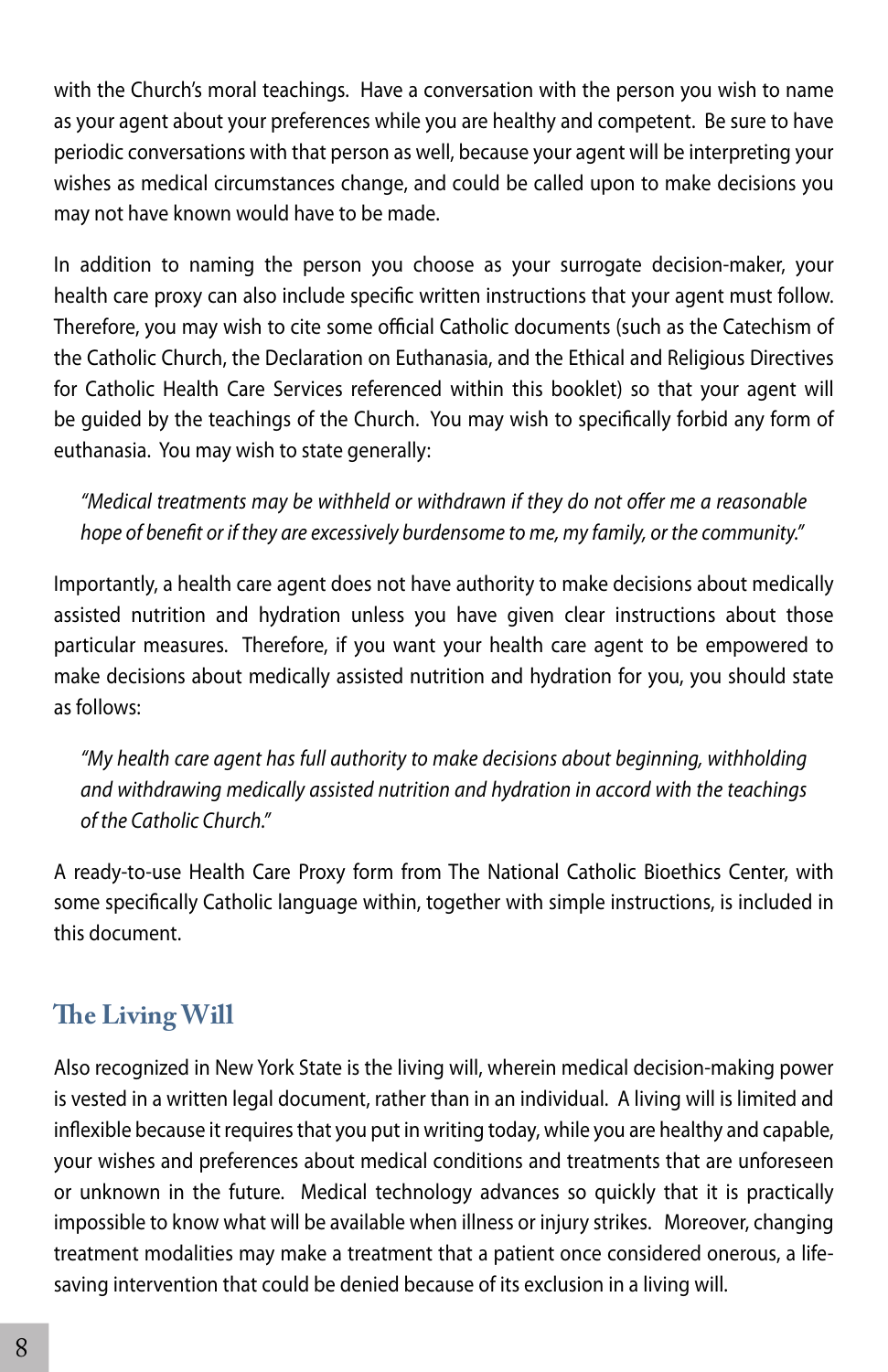Although the living will is legally recognized in New York State, **from the Catholic perspective, the health care proxy is the much preferred advance directive.** A health care proxy does not require that you attempt to deal in advance with all the decisions that may have to be made.

### Other Factors Governing Health Care Decision-Making in New York

### **Family Health Care Decisions Act (FHCDA)**

or persons who have not appointed a health care agent or prepared any type of advance directive, New York State law now allows for surrogate consent to health care decisions, including life-sustaining treatment decisions, for patients who cannot make their own decisions. The "Family Health Care Decisions Act" (FHCDA) became effective in June 2010.<sup>(15)</sup> Therefore, if you become incapacitated and you have not prepared an advance directive or appointed a health care agent, **the law will appoint a surrogate decision-maker for you**.

Do not assume that someone you trust will be empowered to make medical decisions for you if you become incapacitated. **Without someone you name to oversee your care or written instructions from you, your preferences, moral values and religious beliefs may not be adhered to as you near the end of life.**

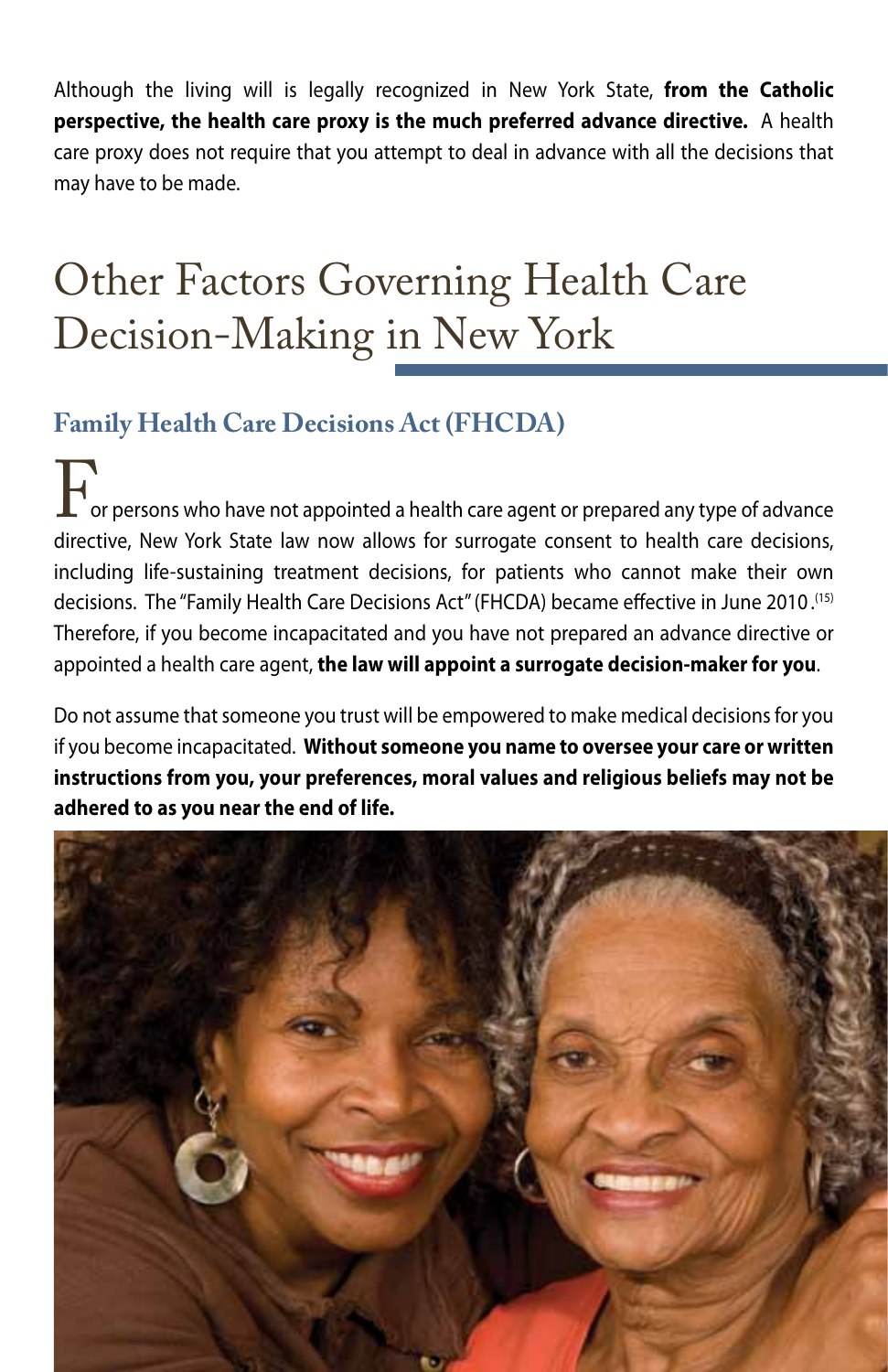The FHCDA establishes a protocol for hospitals to use that prioritizes the persons who can make decisions for you should you become incapacitated. The surrogate decision-makers who have legal authority to make medical decisions for you, ranked in priority order by the law, are:

- 1 Legal Guardian (for the mentally ill)
- 2 Spouse or Domestic Partner
- 3 Adult Son or Daughter
- 4 Parent
- 5 Adult Brother or Sister
- 6 Close Friend

If conflicts arise among any of the persons on the list regarding a health care decision, or if the attending physician objects to the surrogate's decision, the matter must be referred to a hospital ethics review committee.

Under the FHCDA, a surrogate must make health care decisions in accord with your wishes, including your moral and religious beliefs, provided that they are known. If your wishes are not known, the surrogate can use "substituted judgment," in other words, substitute his or her judgment for yours, keeping your best interests in mind.

In assessing your best interests, the law says the surrogate must consider:

- the dignity and uniqueness of every person;
- the possibility of preserving life;
- the restoration of the patient's health;
- the relief of the patient's suffering, and
- the patient's religious and moral beliefs.

The law allows a surrogate to withhold or withdraw life-sustaining treatment if:

- the treatment is an excessive burden and death is expected within six months; or
- the treatment is an excessive burden and the patient is permanently unconscious; or
- treatment would involve such pain, suffering or extraordinary burden that it would be deemed inhumane, and the patient has an irreversible or incurable condition.

The decision-making standards in the law are obviously complex. While the law does attempt to establish safeguards to protect vulnerable patients from inappropriate and dangerous decisions, it does not mirror authoritative Catholic teaching. For example, it does not define "excessive burden" nor does it make a presumption in favor of providing those who are permanently unconscious with nutrition and hydration, as Catholic teaching does. Therefore, **it is preferable for Catholics to appoint a health care agent under the health care proxy law** in order to guide their agent in adhering to their faith beliefs.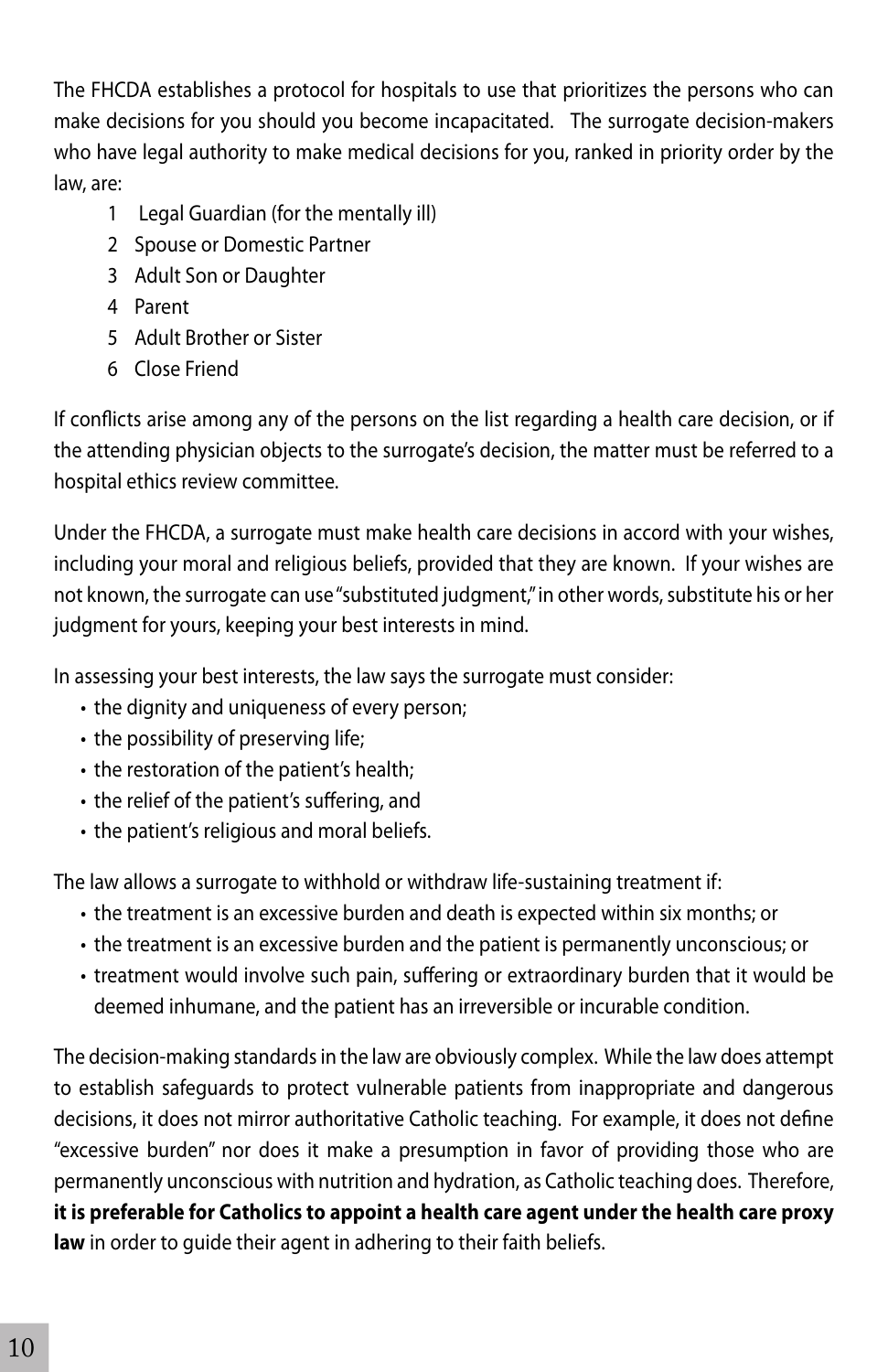### **Do Not Resuscitate (DNR) Orders**

A "Do Not Resuscitate" (DNR) Order, signed by a physician, is a medical order that will instruct medical personnel not to attempt cardiopulmonary resuscitation (CPR) if a patient's heartbeat or breathing stops. CPR generally includes chest compressions, defibrillation, insertion of a tube to open the airway, or other resuscitation techniques. A DNR order is only about CPR and does not affect any other treatment.

In New York State, DNR orders are recognized both inside and outside of the hospital setting.  $^{16}$  Any adult can consent to a DNR order and if you are incapacitated, your health care agent can consent for you. In the absence of a health care proxy, a surrogate can be named for you to consent to a DNR order, based on the list of surrogate decision-makers outlined under FHCDA.

For Catholics, deciding about a DNR order again requires weighing burdens and benefits. For a frail elderly sick individual, or a terminally ill patient, signing a DNR order may be a morally appropriate thing to do if it is prudently judged that resuscitation would be of no significant benefit to the patient. Resuscitation techniques at times constitute extraordinary (and therefore morally optional) means of sustaining life, such as the case when reviving a patient would only allow him or her to continue in the dying process. On the other hand, for a patient who is not terminally ill, successful CPR can constitute a form of ordinary care which allows the person to resume their previous lifestyle.

Before deciding about a DNR order, you should speak with your doctor, priest or ethicist, family members and health care agent about the burdens and benefits of CPR in specific situations.

#### **Medical Orders for Life-Sustaining Treatment (MOLST)**

Another advance care planning tool recognized in New York State law is MOLST, or "Medical Orders for Life-Sustaining Treatment." (17) MOLST proposes broader application of the DNR concept in that it is a medical order extending beyond the decision to use or not use CPR to the use of other life-sustaining measures, such as the administration of antibiotics and medically assisted nutrition and hydration.

A MOLST form converts a person's end-of-life treatment preferences into immediately actionable medical orders, signed by a physician. **This means that the form mandates compliance by all health care workers, including emergency responders.** A MOLST order supersedes any conflicting or pre-existing advance directives. And it is not conditioned on a patient losing capacity to make decisions; MOLST applies immediately upon signing.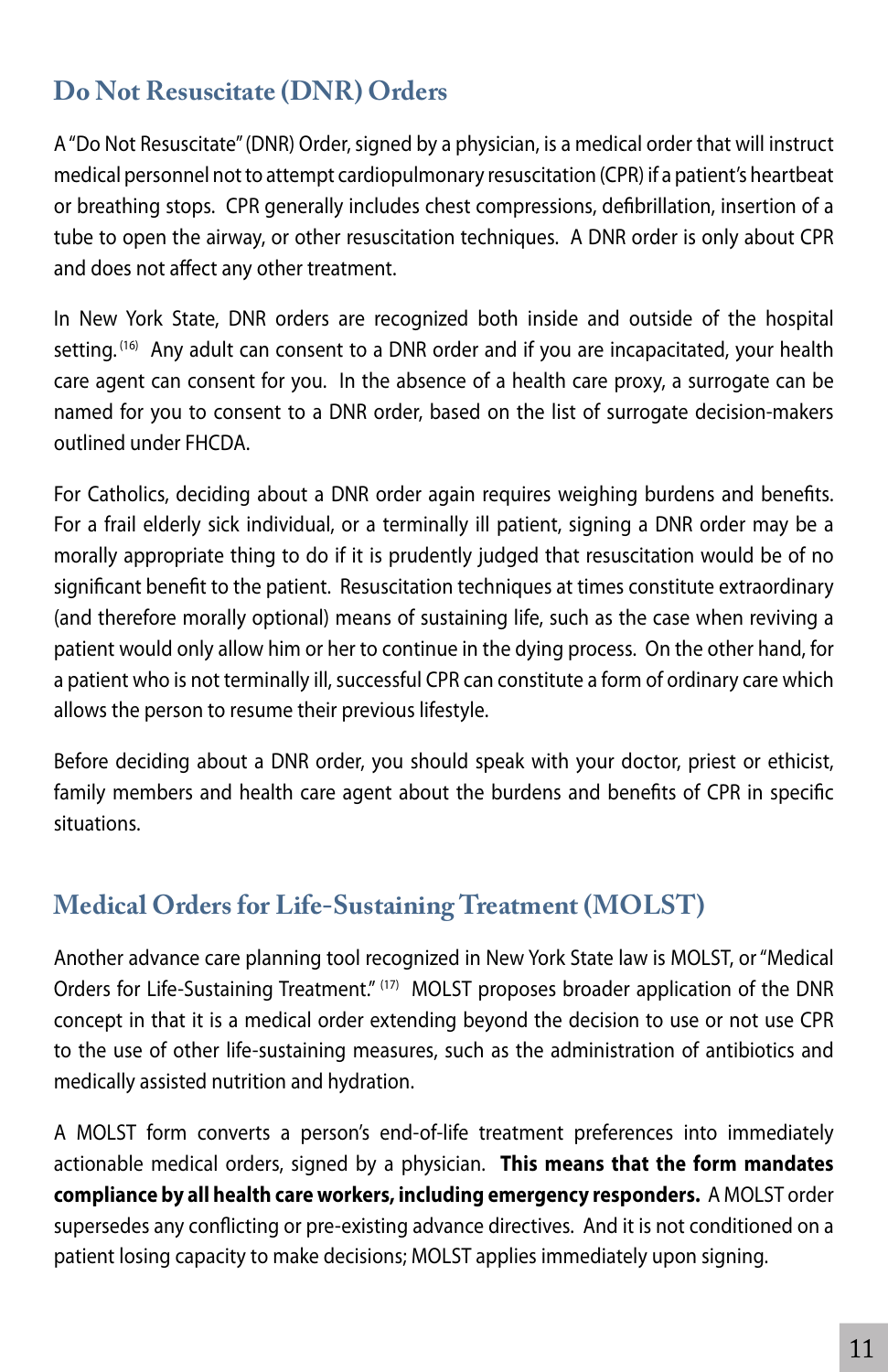MOLST orders are intended for persons who are near the end of their lives; indeed, MOLST was developed specifically for use by patients whose life expectancy is one year or less. And for this particular population, the form can be a useful and morally appropriate tool.

However, extreme caution is urged with regard to MOLST orders. The philosophy behind the MOLST is absolute patient autonomy, raising individual preferences about end-of-life care to the level of an enforceable legal right. As noted previously, no person has absolute autonomy over his or her life or health care decisions. It is always morally unacceptable to refuse ordinary treatments with the intention of hastening death of self or others.

MOLST can become a dangerous instrument when it is completed in advance of a fatal diagnosis. A person's theoretical decisions about what care they should or should not receive may be radically different than decisions made in the context of a real disease at the present moment. Even for those who are terminally ill, MOLST orders can easily and implicitly allow patients to mandate non-treatment in a way that constitutes euthanasia.

No person is required to consent to the execution of a MOLST. They should be used only with great care.

# Conclusion

he best time to create an advance directive such as a health care proxy is now -- before you enter a hospital or nursing home or become seriously ill. That way you can consider all your options carefully and competently, through the lens of your faith. Take time to reflect on your beliefs and have conversations about those beliefs with your family members, loved ones and health care providers.

It is hoped that the guidance provided herein will be of assistance as you consider your own advance care planning or are charged with the responsibility of making medical decisions for a loved one.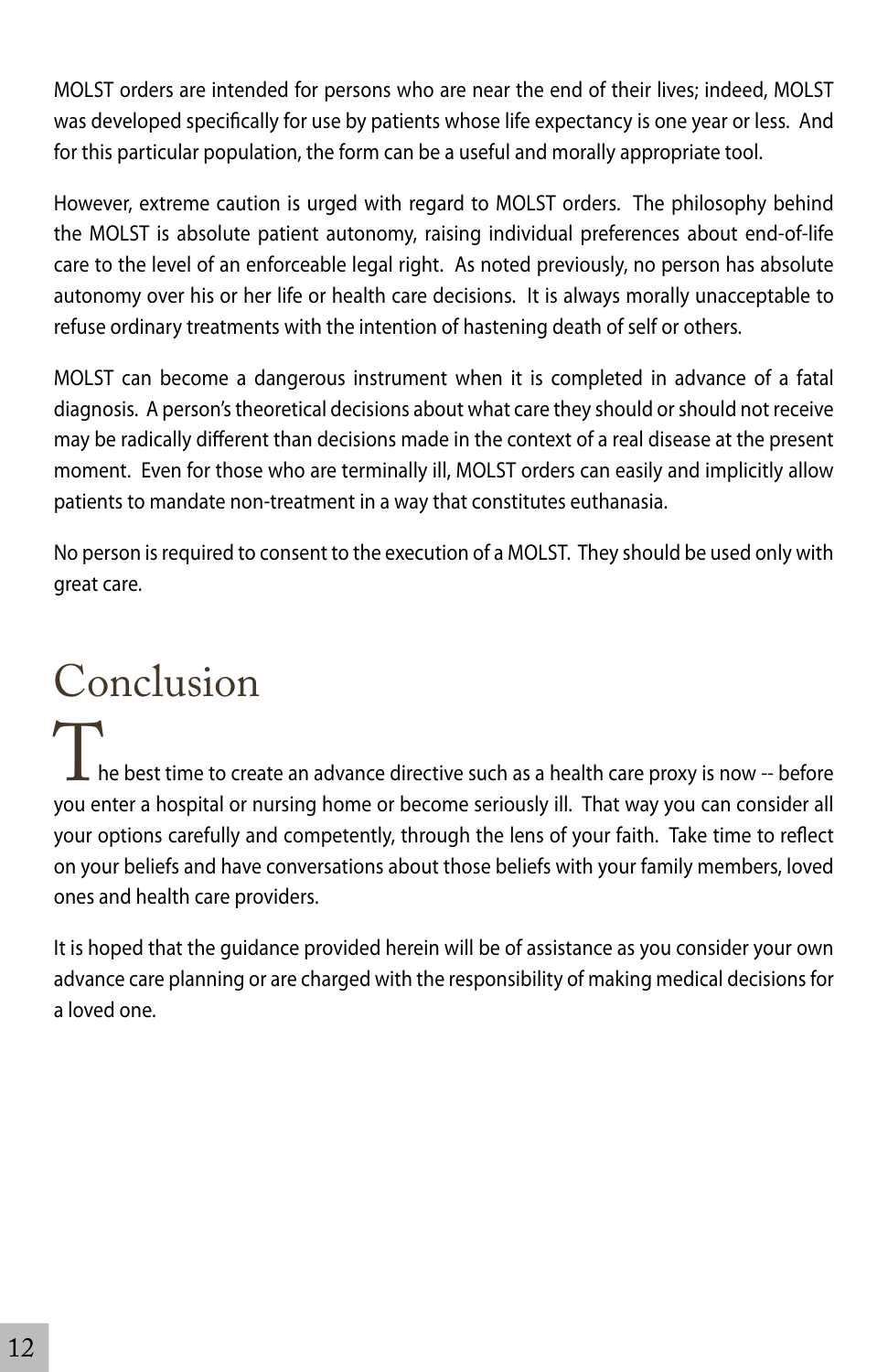## Health Care Proxy

| I, (Name)                               |                                                                                                                                                                                                                                |
|-----------------------------------------|--------------------------------------------------------------------------------------------------------------------------------------------------------------------------------------------------------------------------------|
|                                         |                                                                                                                                                                                                                                |
|                                         | (Date) [Date] Represent the contract of the contract of the contract of the contract of the contract of the contract of the contract of the contract of the contract of the contract of the contract of the contract of the co |
| Name                                    | Address                                                                                                                                                                                                                        |
| Telephone                               | Address                                                                                                                                                                                                                        |
| agent, I hereby designate               | to be my health care agent for making any and all health care decisions on my behalf<br>should I ever become incompetent. If my agent is ever unable or unwilling to act as my                                                 |
| Name                                    | <b>Address</b>                                                                                                                                                                                                                 |
| Telephone                               | <b>Address</b>                                                                                                                                                                                                                 |
| to be my alternative health care agent. |                                                                                                                                                                                                                                |

Signature\_\_\_\_\_\_\_\_\_\_\_\_\_\_\_\_\_\_\_\_\_\_\_\_\_\_\_\_\_\_\_\_\_\_\_\_\_\_\_\_\_\_Date\_\_\_\_\_\_\_\_\_\_\_\_\_\_\_\_\_

My health care agent has the authority to make any and all medical decisions on my behalf should I ever be unable to do so for myself. I have discussed my wishes with my agent (and with my alternate agent) who shall base all decisions on my previous instructions. If I have not expressed a wish with respect to some future medical decision, my agent shall act in a manner that he/she deems to be in my best interests in accord with what he/she knows of my beliefs.

My agent has the further authority to request and receive all information regarding my medical condition and, when necessary, to execute any documents necessary for release of such information. My agent may execute any document of consent or refusal to permit treatment in accord with my intentions. My agent may also admit me to a nursing home or other long-term care facility as he/she deems appropriate and to sign on my behalf any waiver or release from liability required by a physician or a hospital.

*Please complete both sides of this form.*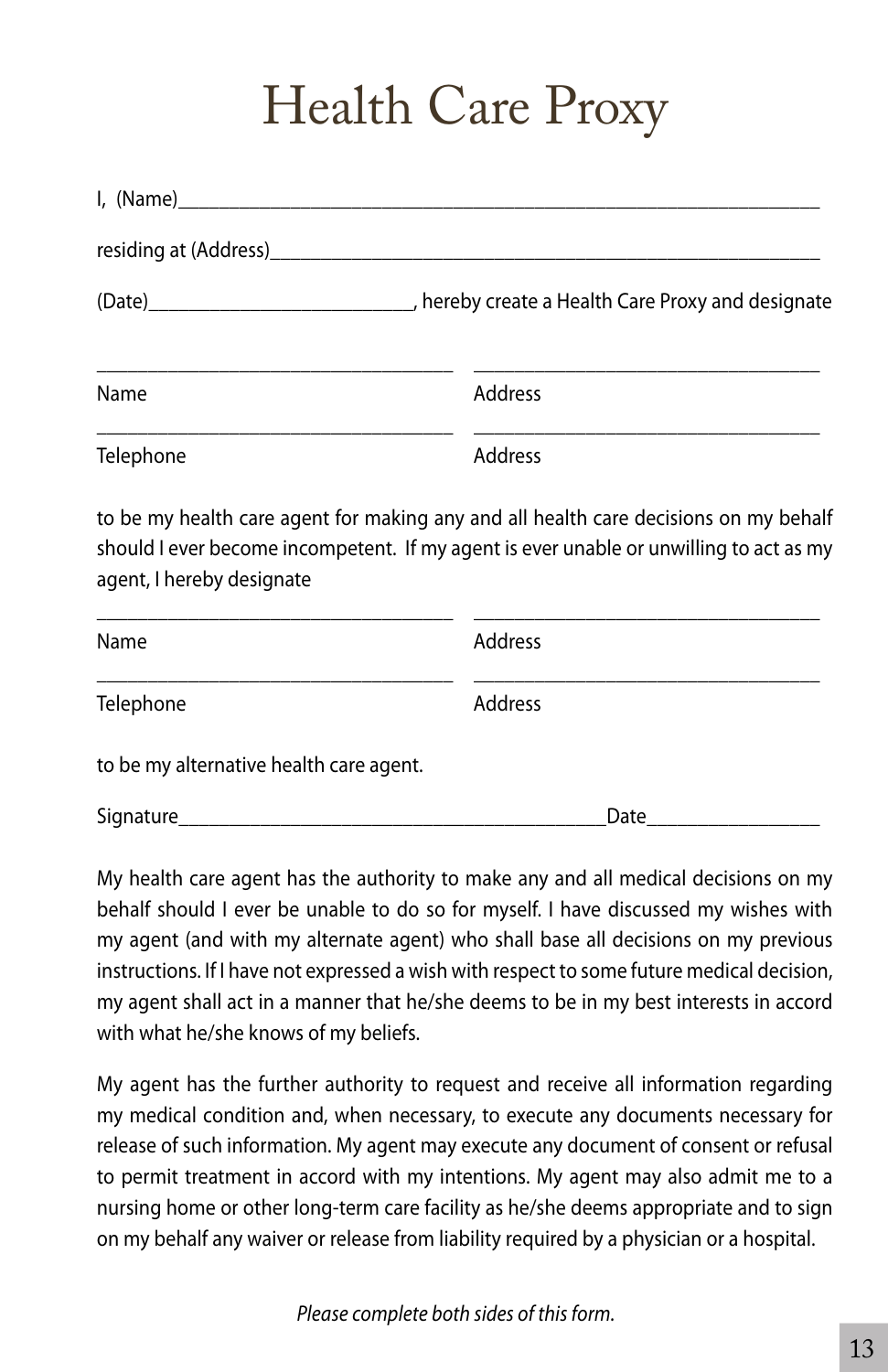who is the Savior of the World. As the Giver of Life, God has sent us his only begotten Son as Redeemer so that in union with Him we might have eternal life. Through His death and Resurrection, Jesus has conquered sin so that death has lost its sting (I Cor. 15:55). I wish to follow the moral teachings of the Catholic Church and to receive all the obligatory care that my faith teaches me we have a duty to accept. However, I also know that death need not be resisted by any and every means and that I have the right to refuse medical treatment that is excessively burdensome or would only prolong my death and delay my being taken to God. I also know that I may morally receive medication to relieve pain even if it is foreseen that its use may have the unintended result of shortening my life.

As a member of the Catholic Church, I believe in a God who is merciful and in Jesus Christ

Witness **Date** 

I affirm that the principal is at least eighteen years of age, of sound mind, and under no undue influence.

\_\_\_\_\_\_\_\_\_\_\_\_\_\_\_\_\_\_\_\_\_\_\_\_\_\_\_\_\_\_\_\_\_\_\_\_\_\_\_\_\_\_\_\_\_\_\_ \_\_\_\_\_\_\_\_\_\_\_\_\_\_\_\_\_\_\_\_\_

\_\_\_\_\_\_\_\_\_\_\_\_\_\_\_\_\_\_\_\_\_\_\_\_\_\_\_\_\_\_\_\_\_\_\_\_\_\_\_\_\_\_\_\_\_\_\_ \_\_\_\_\_\_\_\_\_\_\_\_\_\_\_\_\_\_\_\_\_

Witness **Date** 

I affirm that the principal is at least eighteen years of age, of sound mind, and under no undue influence.

Copyright © 1998; rev. 2005 The National Catholic Bioethics Center 6399 Drexel Road, Philadelphia, PA 19151-2511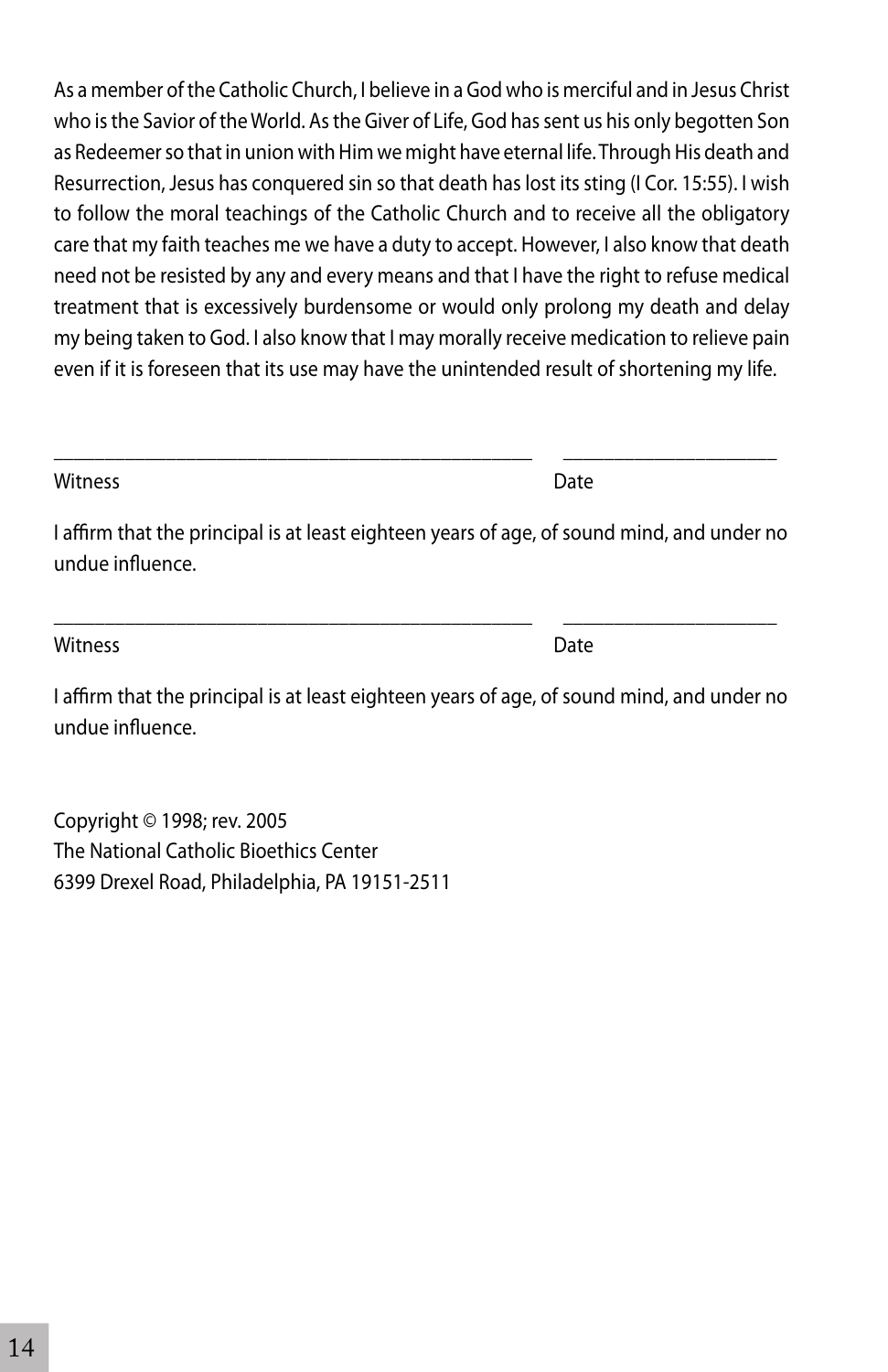### **About the Health Care Proxy**

- 1. The health care proxy is an important legal document. It gives the person you name as your health care agent the authority to make health care decisions for you, including decisions to provide, withhold or withdraw life-sustaining treatments, unless you state otherwise in the form.
- 2. Under New York State law, unless your agent has been given clear instructions regarding your wishes about medically assisted nutrition and hydration (nourishment and water provided by a feeding tube or intravenous line), he or she will not be permitted to make decisions about those measures for you.
- 3. You can use the sample health care proxy included in this booklet or you can draft your own, using this as a guideline.
- 4. The proxy does not expire, but you may update it or change it at any time simply by completing and dating a new one.
- 5. Even though you have signed a health care proxy, you have the right to make your own health care decisions as long as you are able to do so. Your agent will not have authority to make decisions for you until your doctor determines you are not able to make health care decisions for yourself.
- 6. You do not need an attorney to complete the proxy and it does not have to be notarized.
- 7. You do need two adult witnesses to your signature who must sign the document as well.
- 8. You should keep a copy of the document and give a copy to your doctor, your named health care agent and your alternate agent.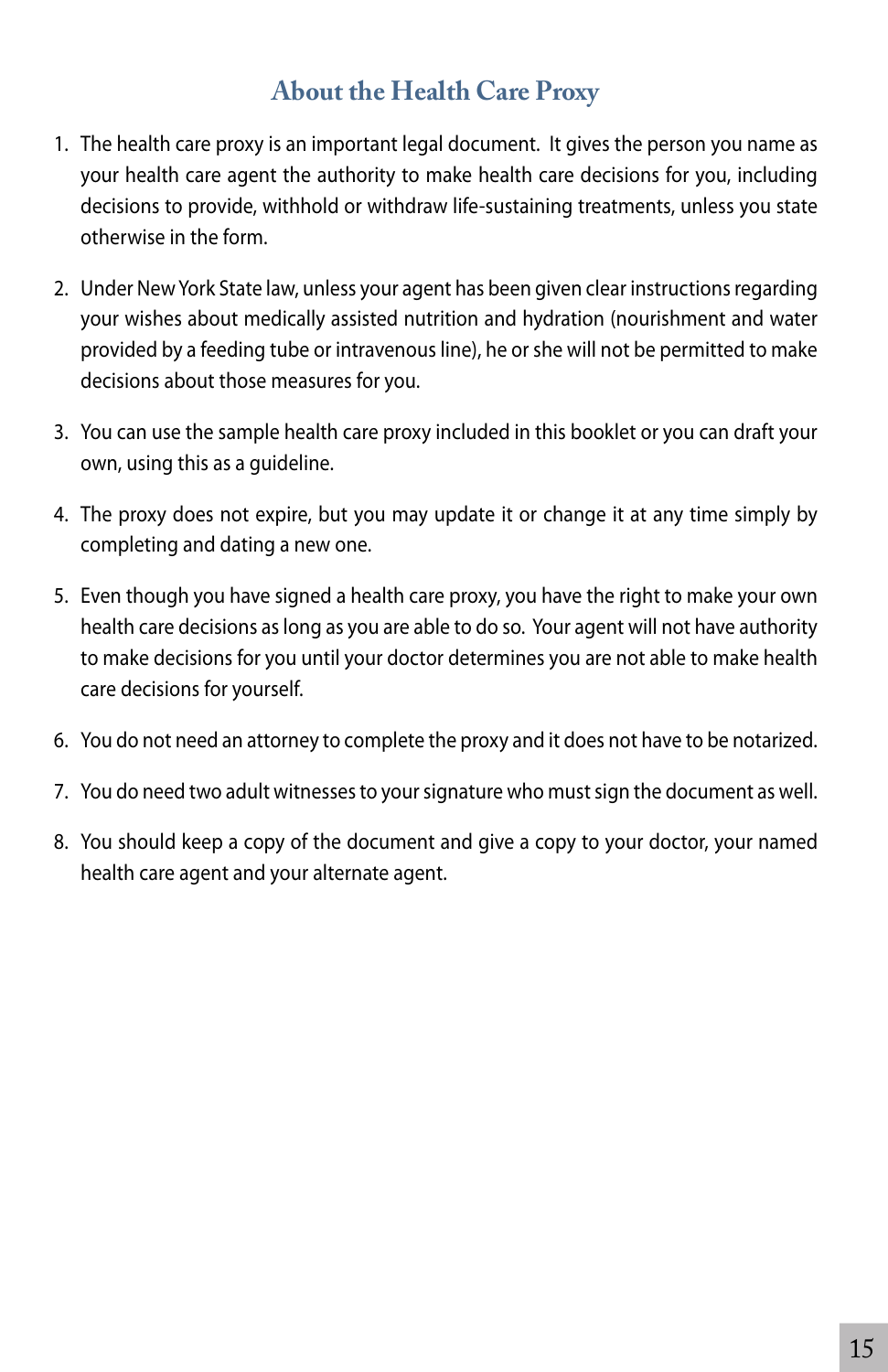

### **References**

- 1. The Nicene Creed, Roman Missal, Third Edition, effective November 27, 2011
- 2. *Evangelium Vitae*, The Gospel of Life, 1995, No. 87
- 3. Adapted from *Evangelium Vitae*, The Gospel of Life, 1995, No. 57
- 4. Vatican Declaration on Euthanasia, Congregation for the Doctrine of the Faith, 1980
- 5. Catechism of the Catholic Church (No. 2276)
- 6. Oregon, Washington, Montana (as of July, 2010); NYS Penal Law Section 125.15 (3)
- 7. Adapted from the Catechism of the Catholic Church (No. 2277)
- 8. Ethical and Religious Directives for Catholic Health Care Services, 5th edition, Part 5 (No. 56)
- 9. Adapted from the Vatican Declaration on Euthanasia, Congregation for the Doctrine of the Faith, 1980
- 10. Adapted from the Catechism of the Catholic Church (No. 2279)
- 11. Catechism of the Catholic Church (No. 2278)
- 12. Ethical and Religious Directives for Catholic Health Care Services, 5th edition, Part 5 (No. 58)
- 13. "Patient Self-Determination Act of 1990," 42 U.S.C. 1395 cc (a)
- 14. New York State Public Health Law, Article 29-C, 1990
- 15. New York State Public Health Law, Article 29-CC, 2010
- 16. New York State Public Health Law, Article 29-B; New York State Department of Health Memo, 92-32
- 17. New York State Department of Health Physician Order Form DOH-5003, approved January 17, 2006, updated June 2010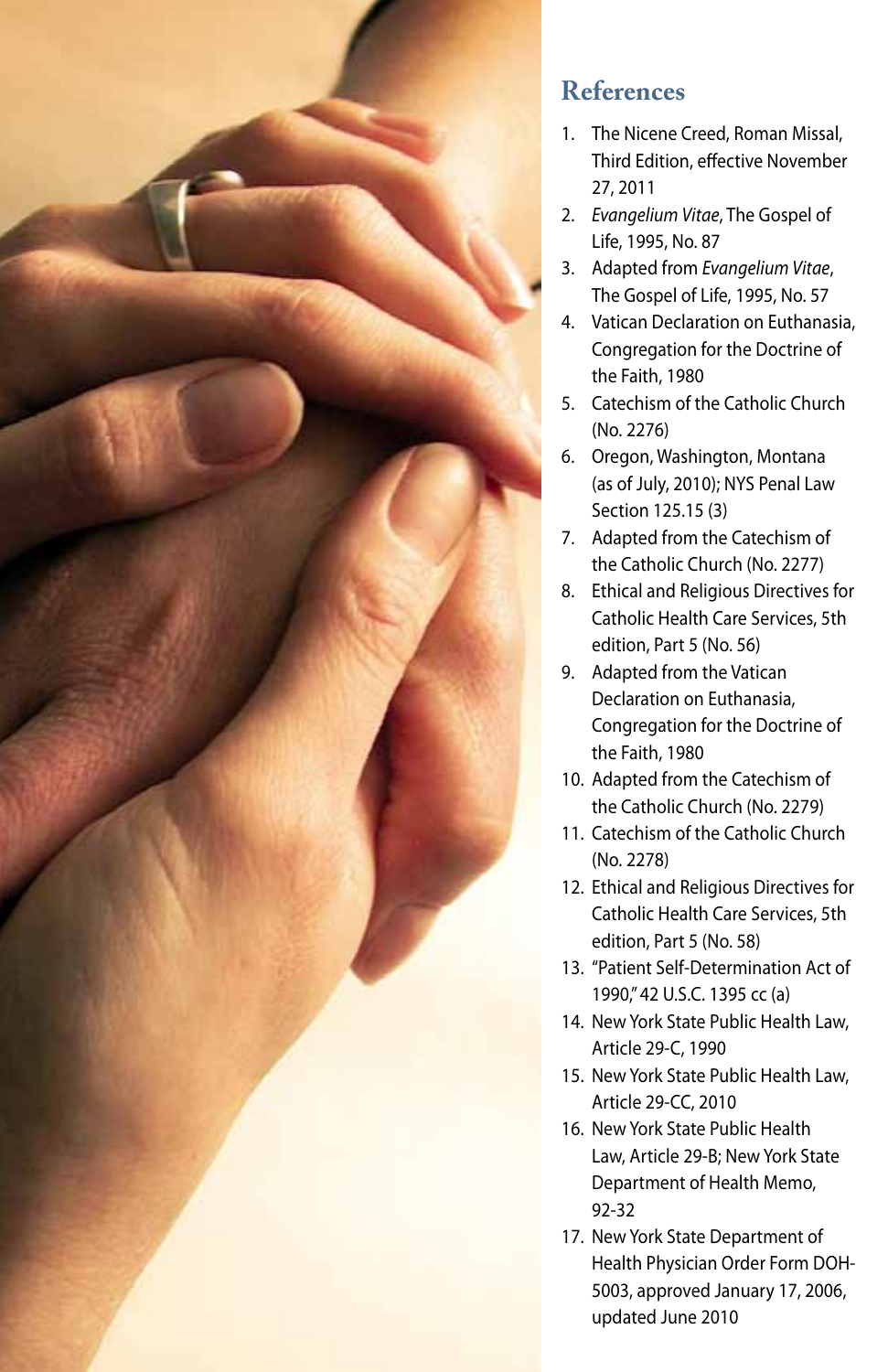### **Additional Resources**

- 1. The National Catholic Bioethics Center, a Catholic bioethics think tank staffed by ethicists. 215- 877-2660; www.ncbcenter.org; e-mail: info@ncbcenter.org
- 2. United States Conference of Catholic Bishops, Pro-Life Secretariat, the official voice of the United States Bishops with links to Church documents and teachings. 202-371-3070; www.usccb.org/ prolife/issues/euthanas/index.shtml; e-mail: prolife@usccb.org

### **In-depth Reading**

- 1. "Vatican Declaration on Euthanasia," Congregation for the Doctrine of the Faith, May 5, 1980; available at www.usccb.org/prolife/tdocs/euthanasia.shtml
- 2. Catechism of the Catholic Church, 2nd edition, United States Catholic Conference, 1997, available at www.vatican.va/archive/catechism/ccc\_toc.htm
- 3. Ethical and Religious Directives for Catholic Health Care Services, 5th edition, United States Conference of Catholic Bishops, November 17, 2009, available at www.nccbuscc.org/ meetings/2009Fall/docs/ERDs\_5th\_ed\_091118\_FINAL.pdf
- 4. "Dignitatis Humanae," In *Vatican Council II: The Conciliar and Post Conciliar Documents*, edited by Austin Flannery, 1, 799-812. Northport, NY: Costello Publishing Company, 1998.
- 5. Ashley, Benedict, Jean Deblois, and Kevin O'Rourke. *Health Care Ethics: A Catholic Theological Analysis.* 5th ed. Washington, DC: Georgetown University Press, 2006.
- 6. De Marco, Donald, and Benjamin D. Wiker. *Architects of the Culture of Death*. San Francisco: Ignatius Press, 2004.
- 7. *Evangelium Vitae: On the Value and Inviolability of Human Life* by Pope John Paul II, Translated by the Vatican. First ed. New York: Random House, 1995, available at www.usccb.org/prolife/tdocs/ evangel/evangeli.shtml
- 8. O'Donnell, Thomas J. *Medicine and Christian Morality*. Third Revised and Updated ed. Staten Island, N.Y. Alba House, 1996.
- 9. Sacred Congregation for the Doctrine of Faith, "Dignitatis Personae: On Certain Bioethical Questions," The Vatican, available from www.usccb.org/comm/Dignitaspersonae/Dignitas\_ Personae.pdf